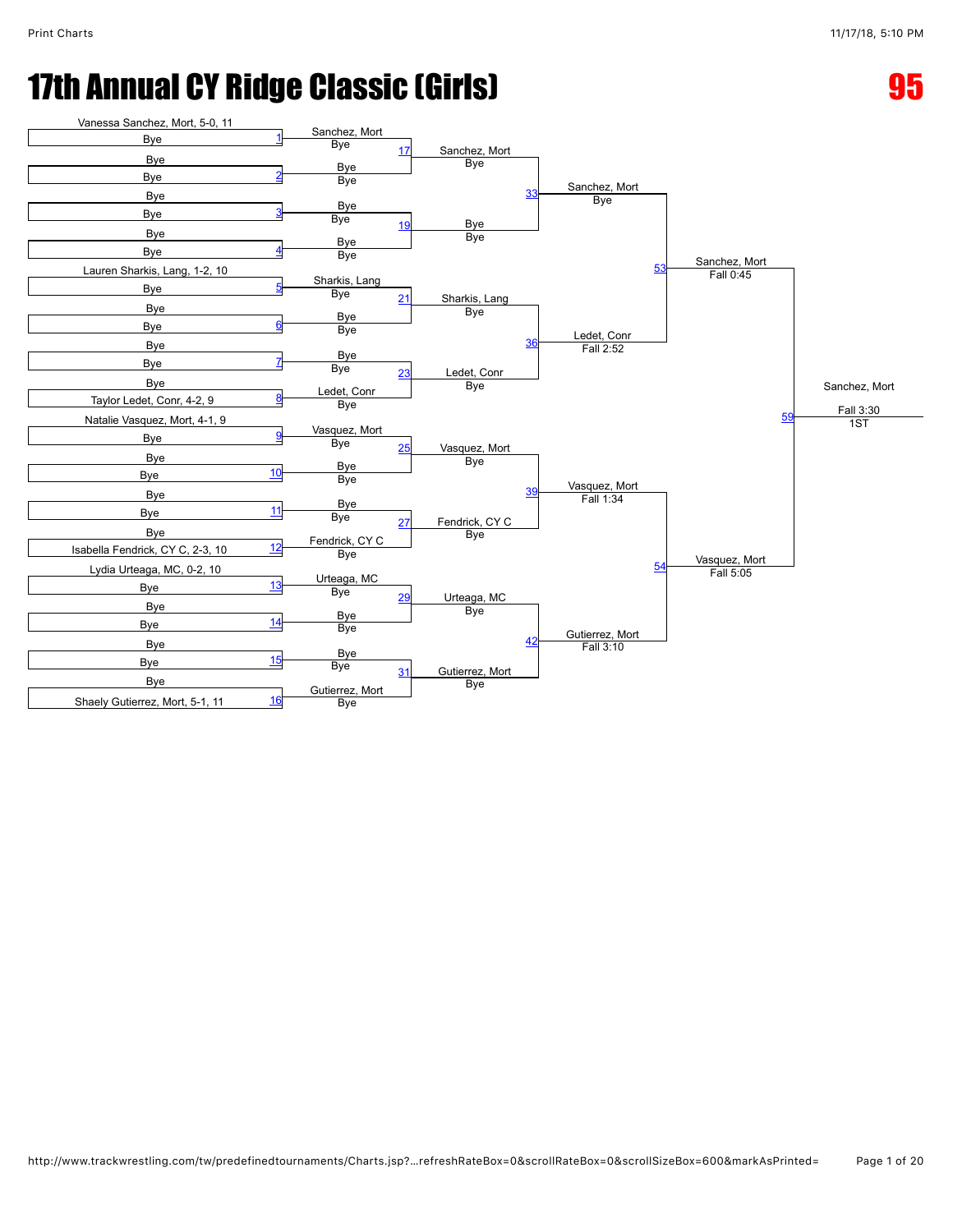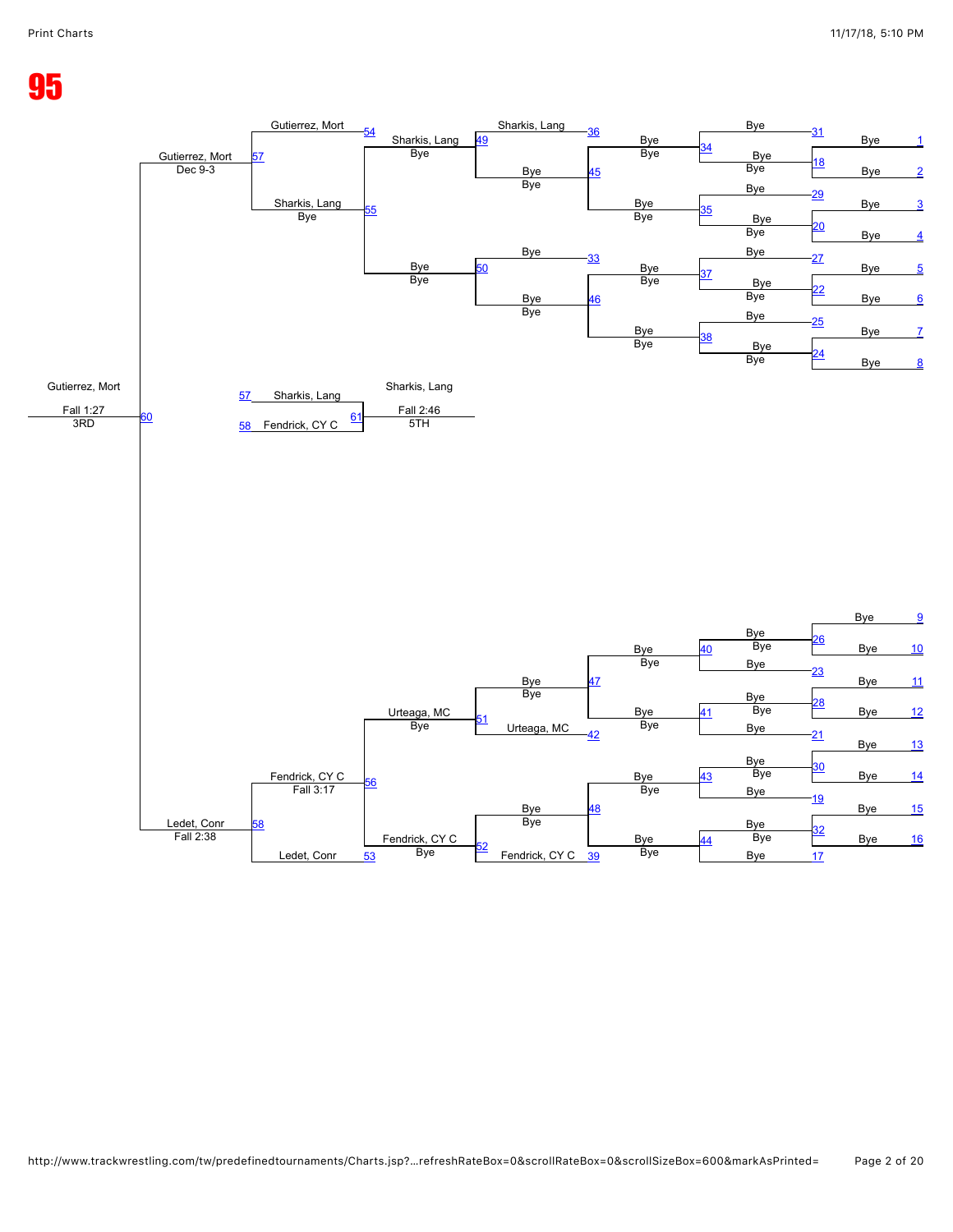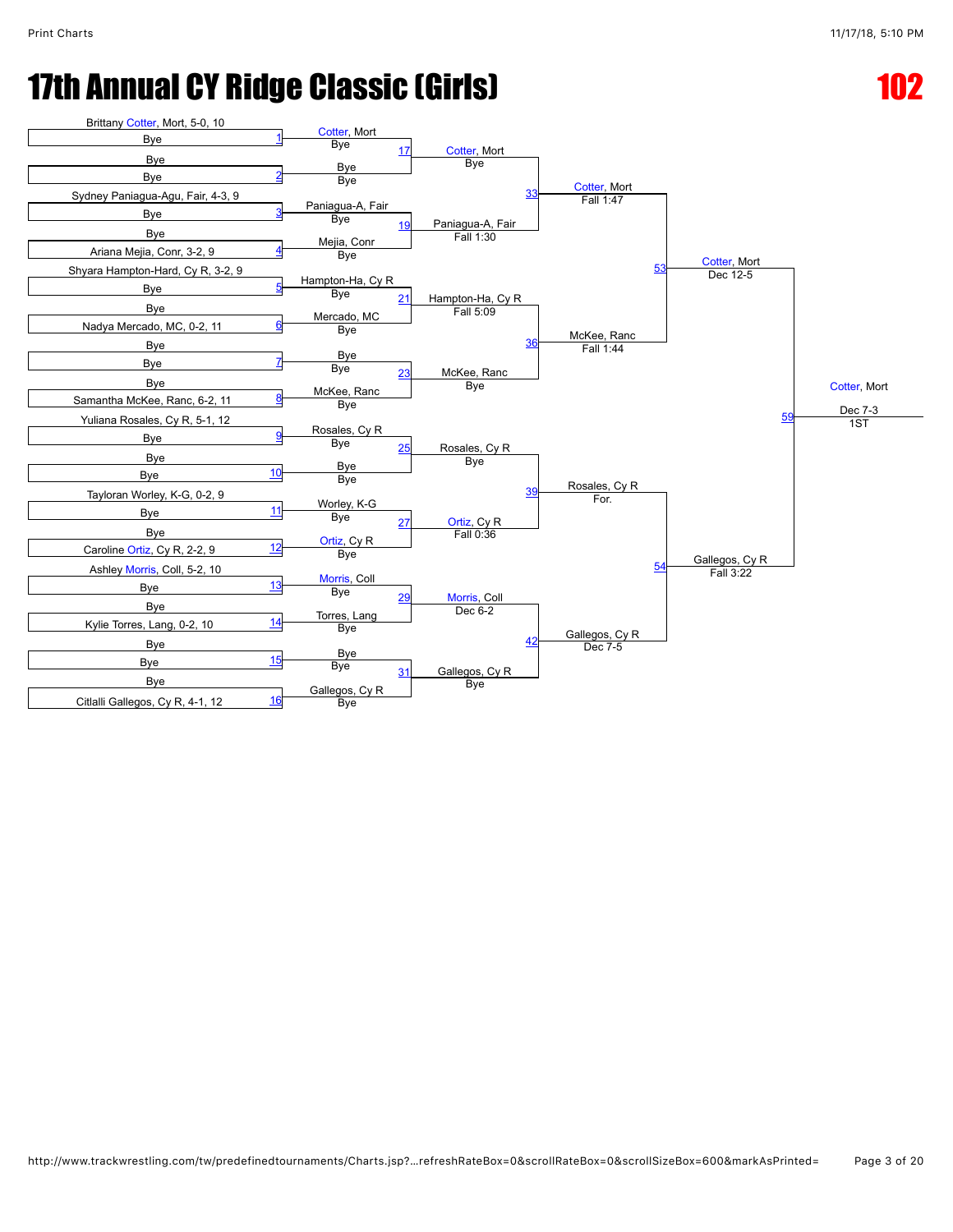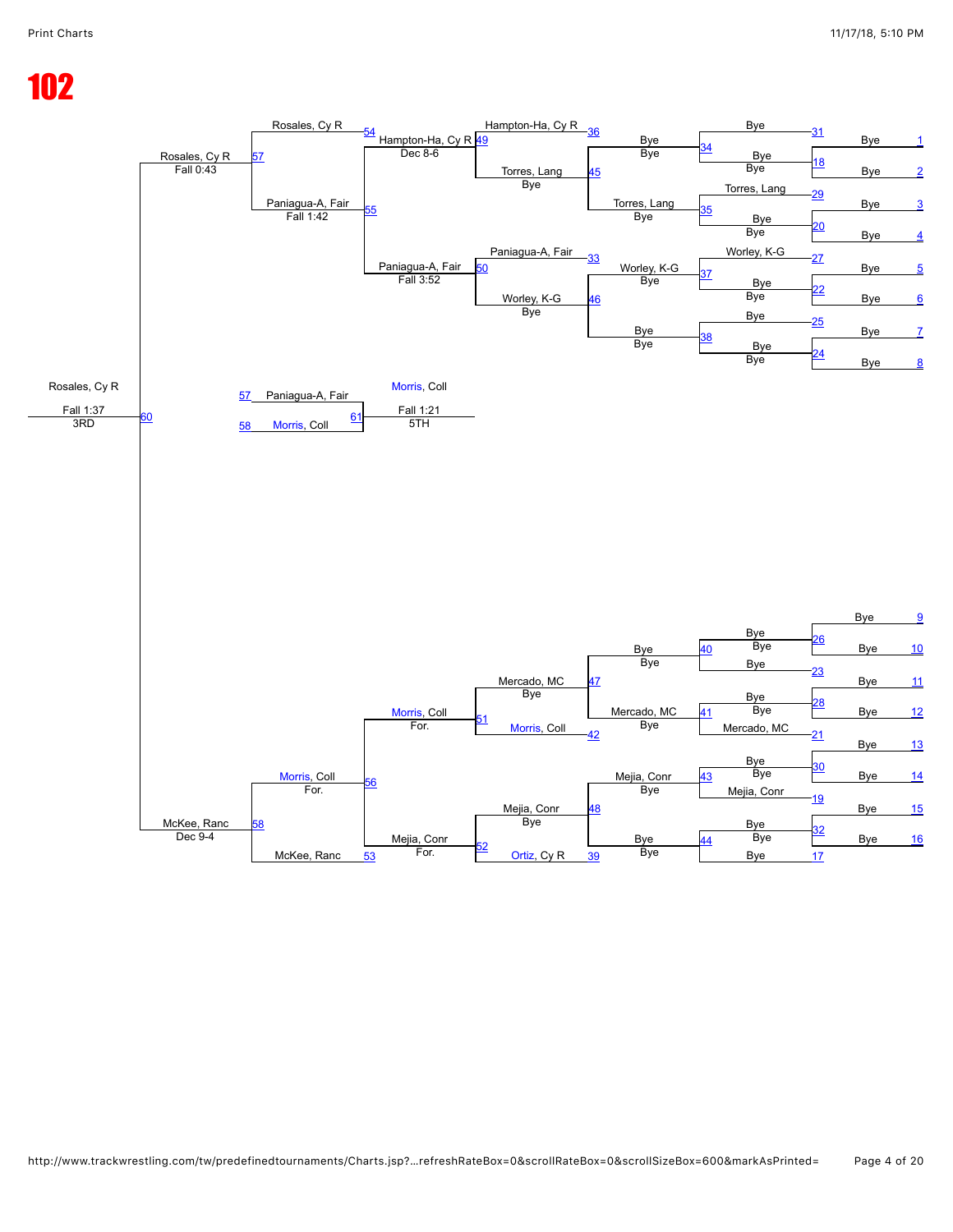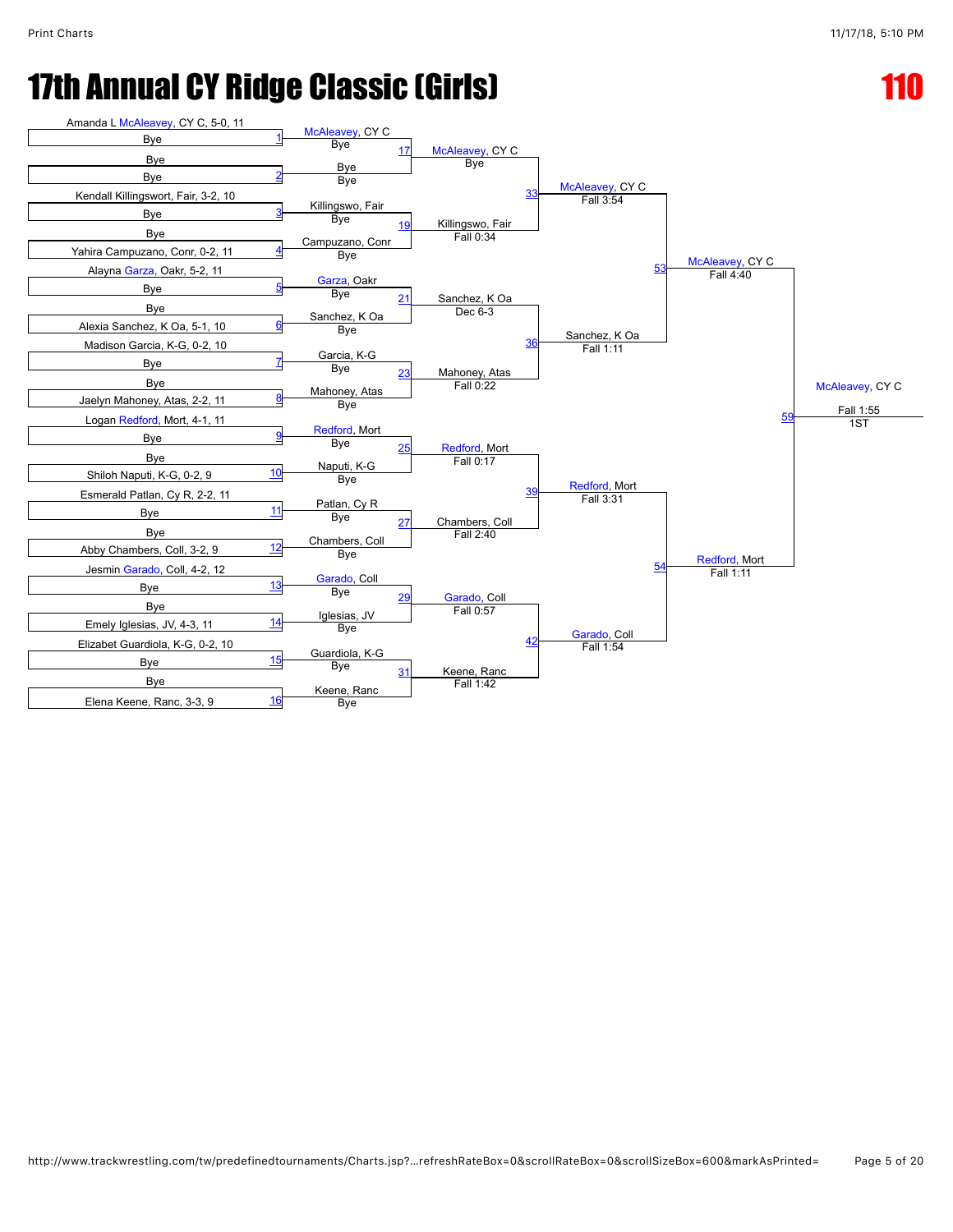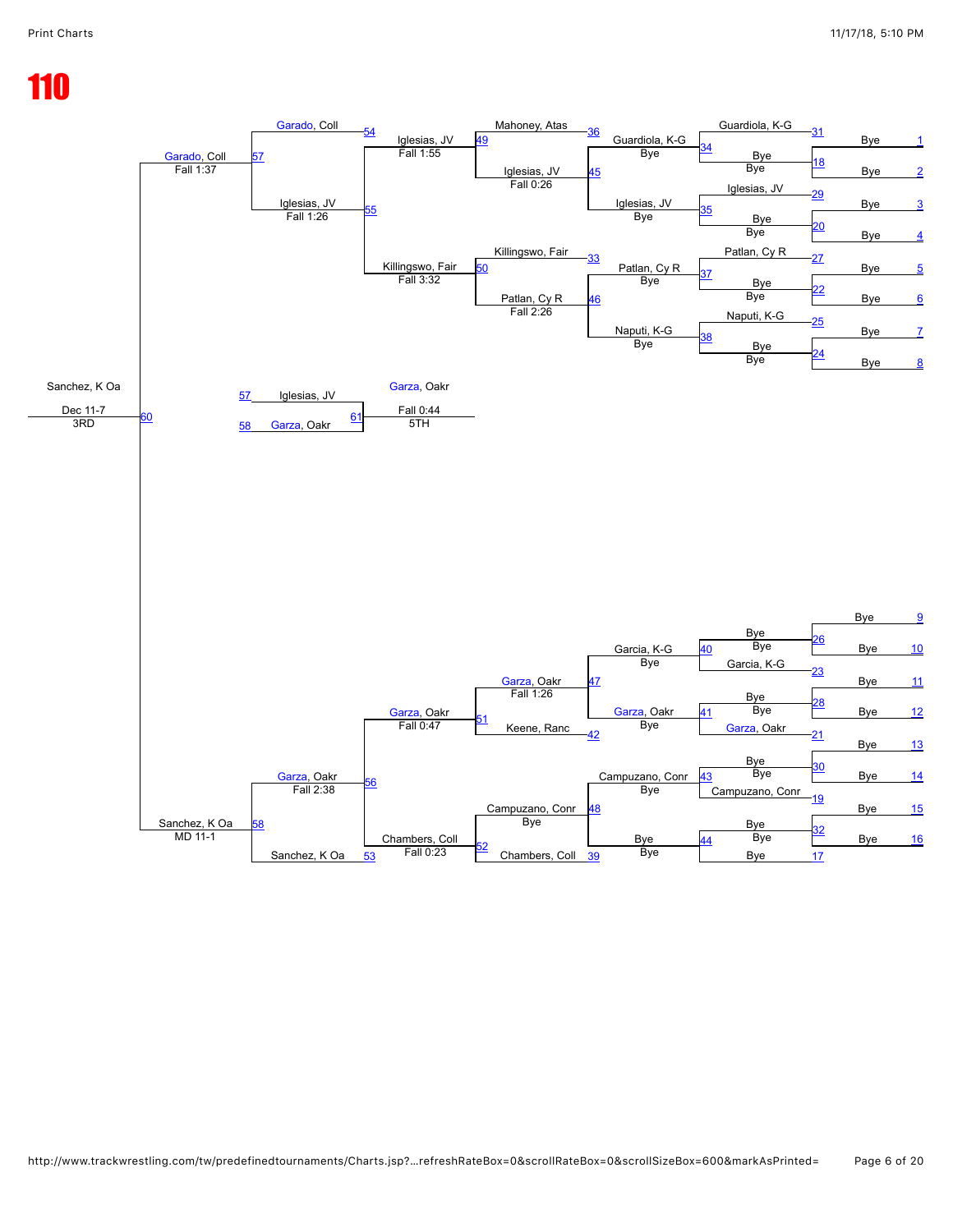

http://www.trackwrestling.com/tw/predefinedtournaments/Charts.jsp?…refreshRateBox=0&scrollRateBox=0&scrollSizeBox=600&markAsPrinted= Page 7 of 20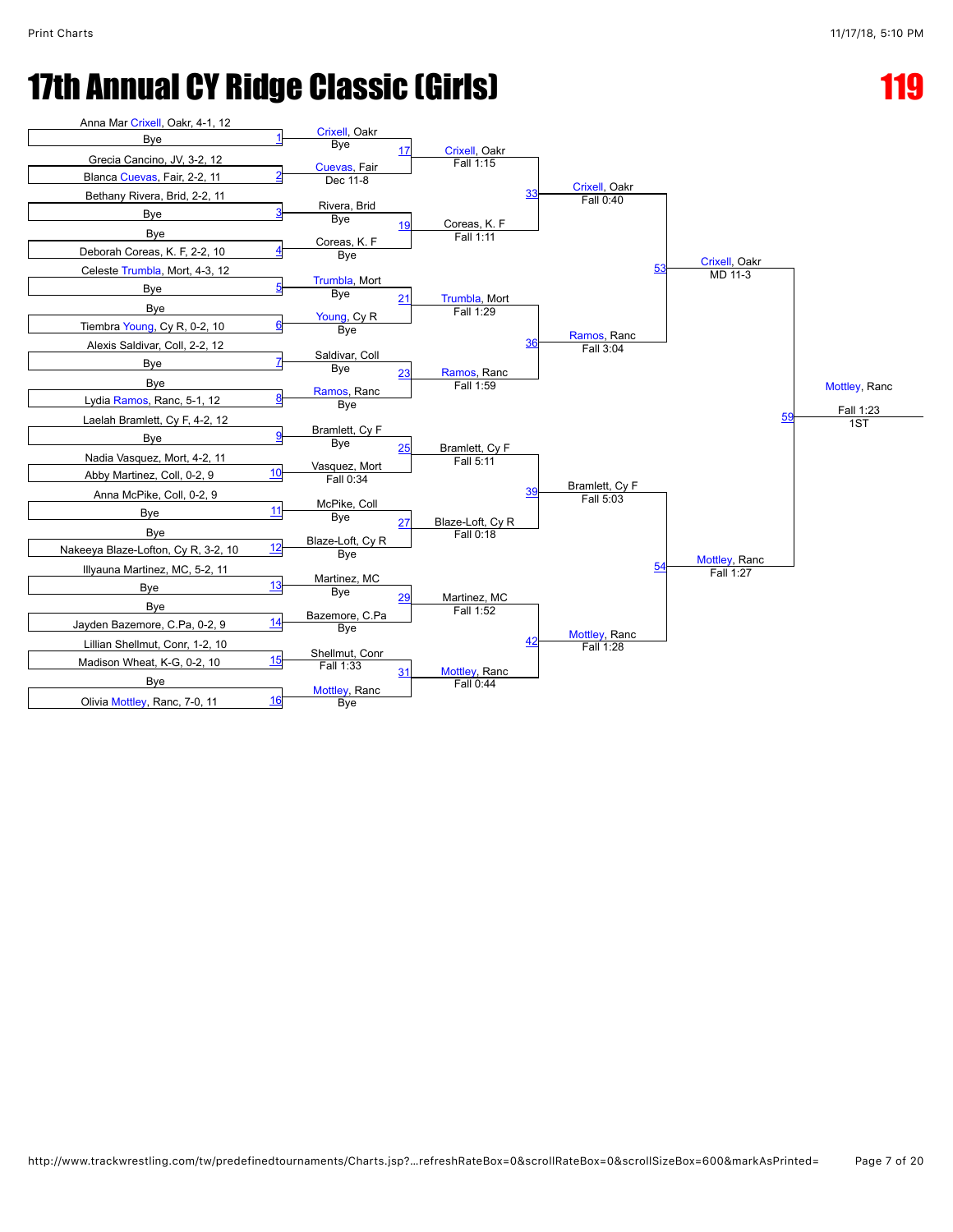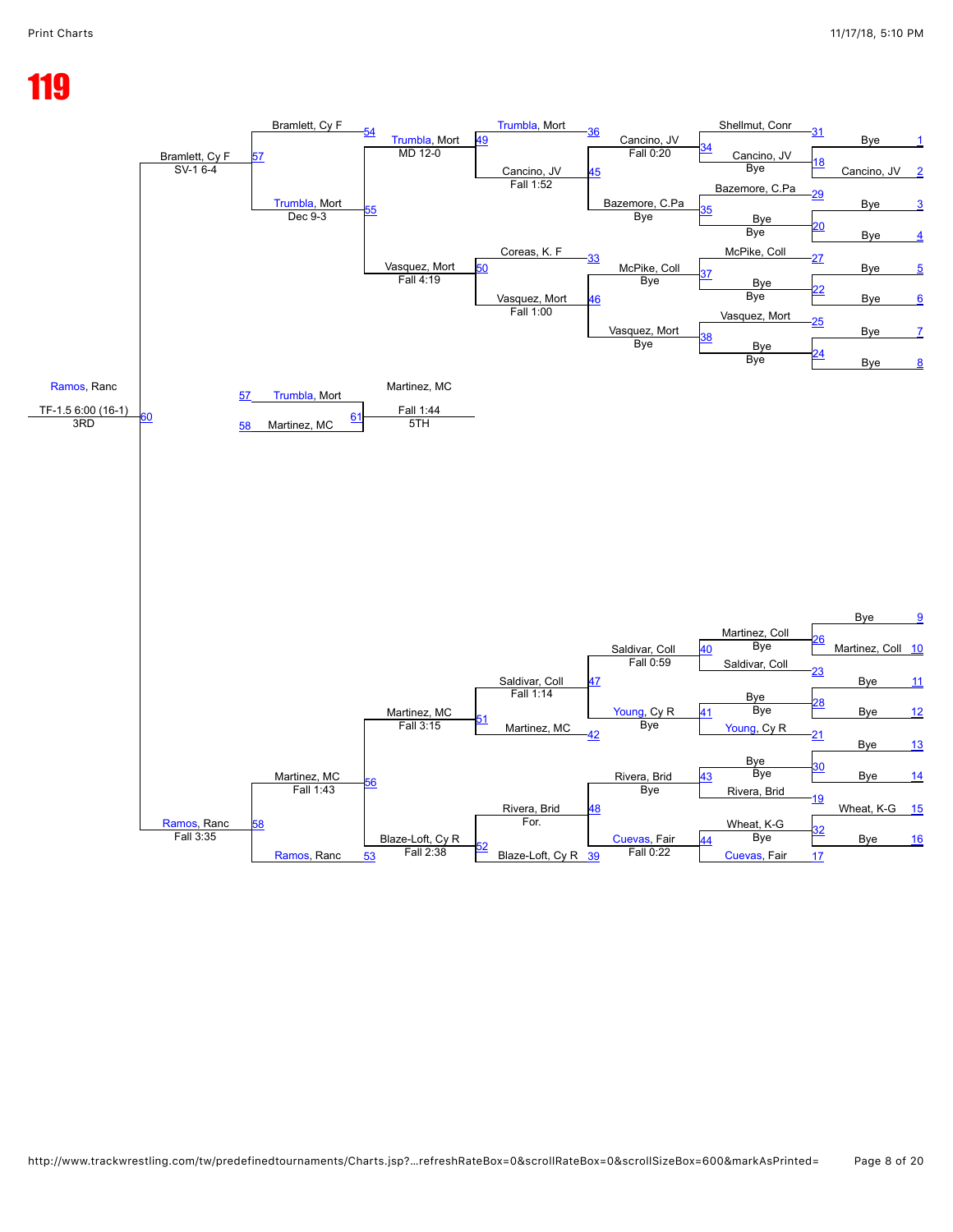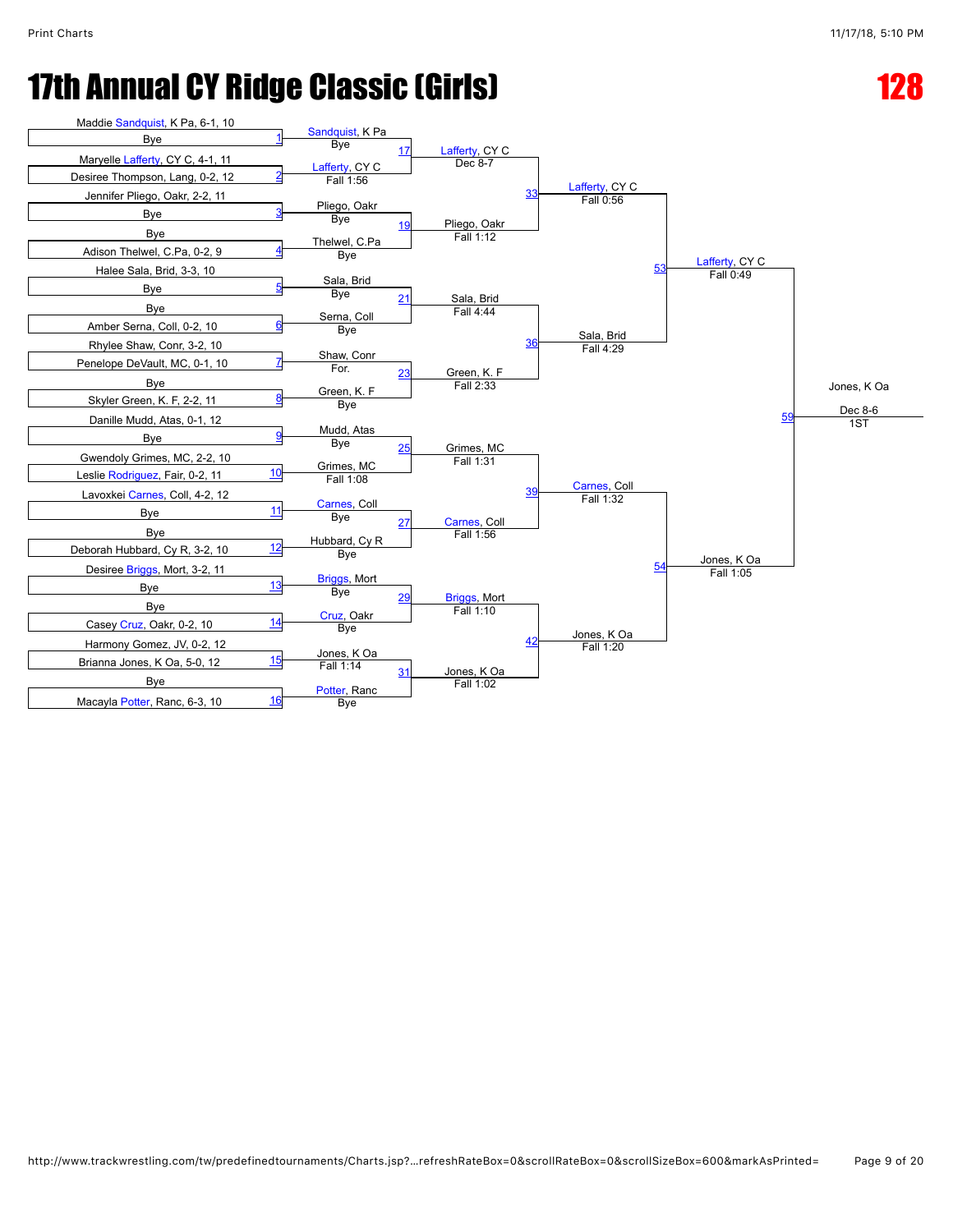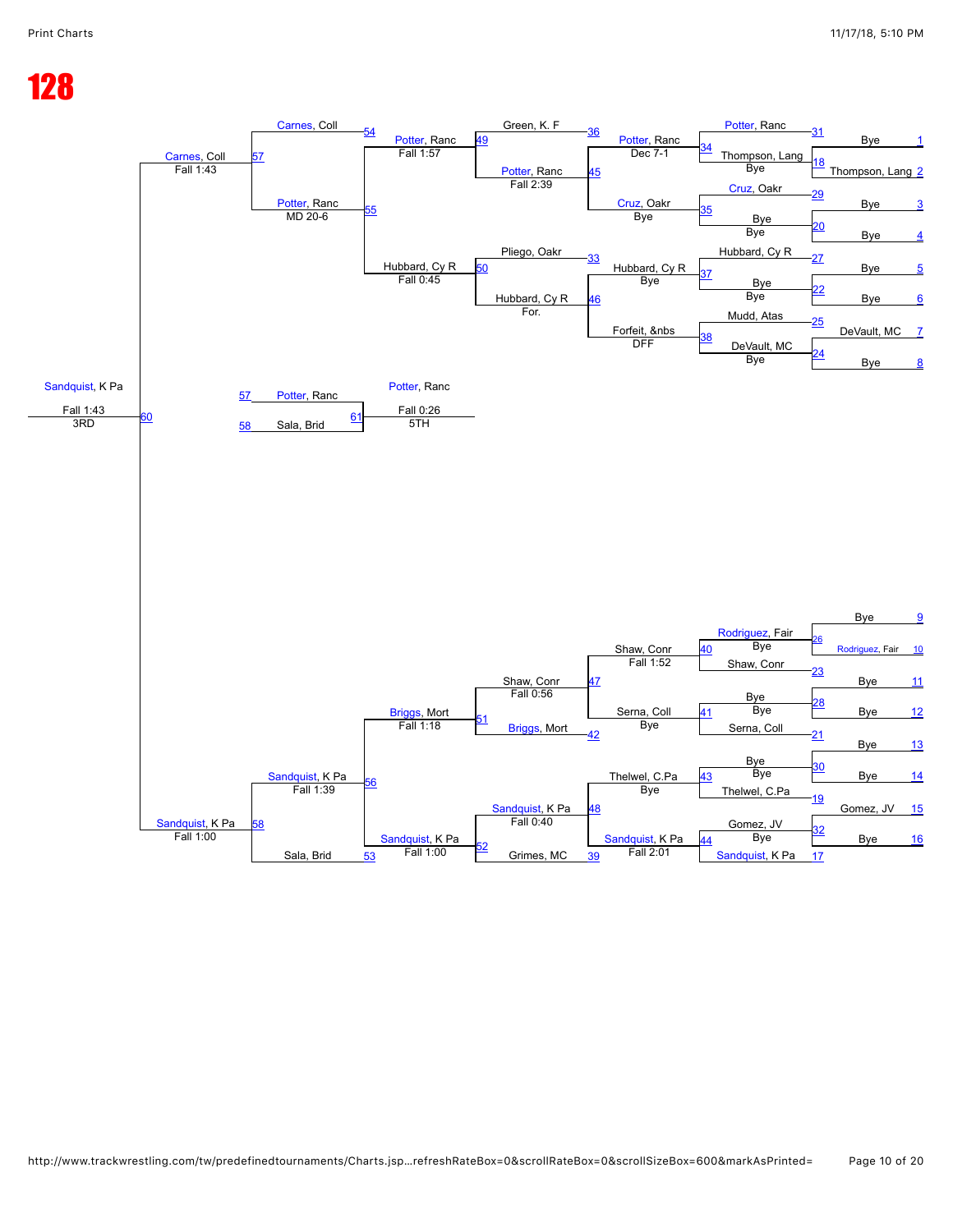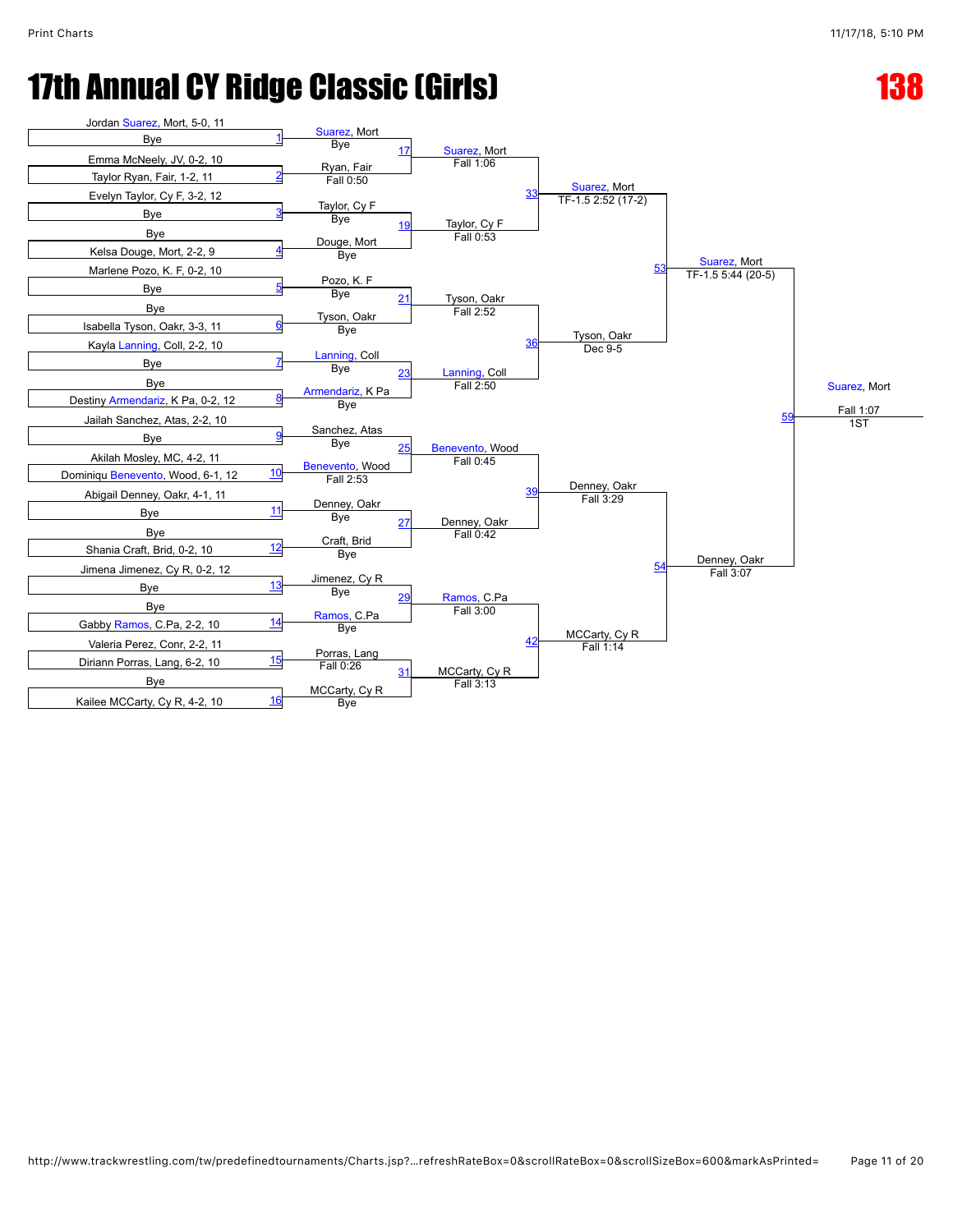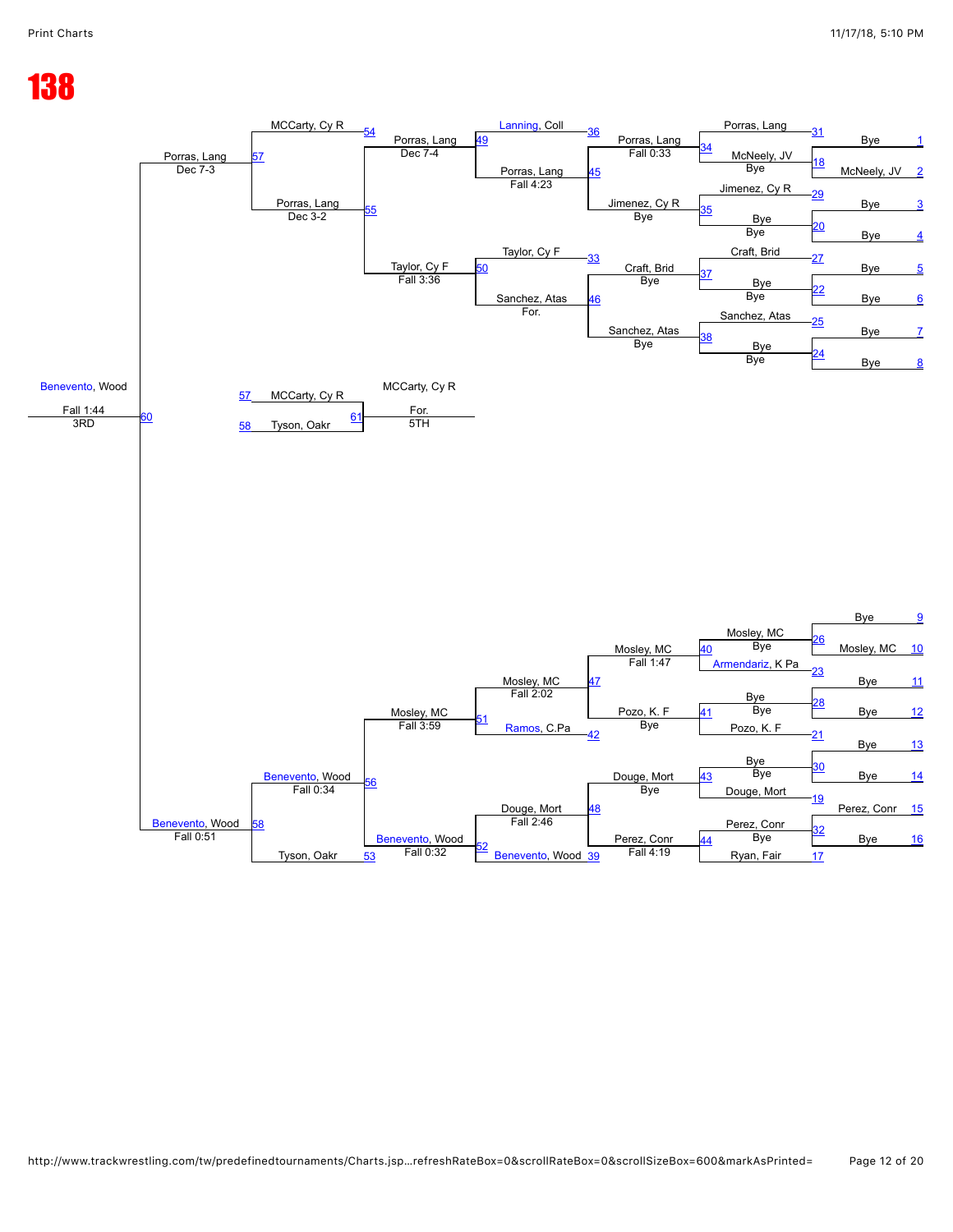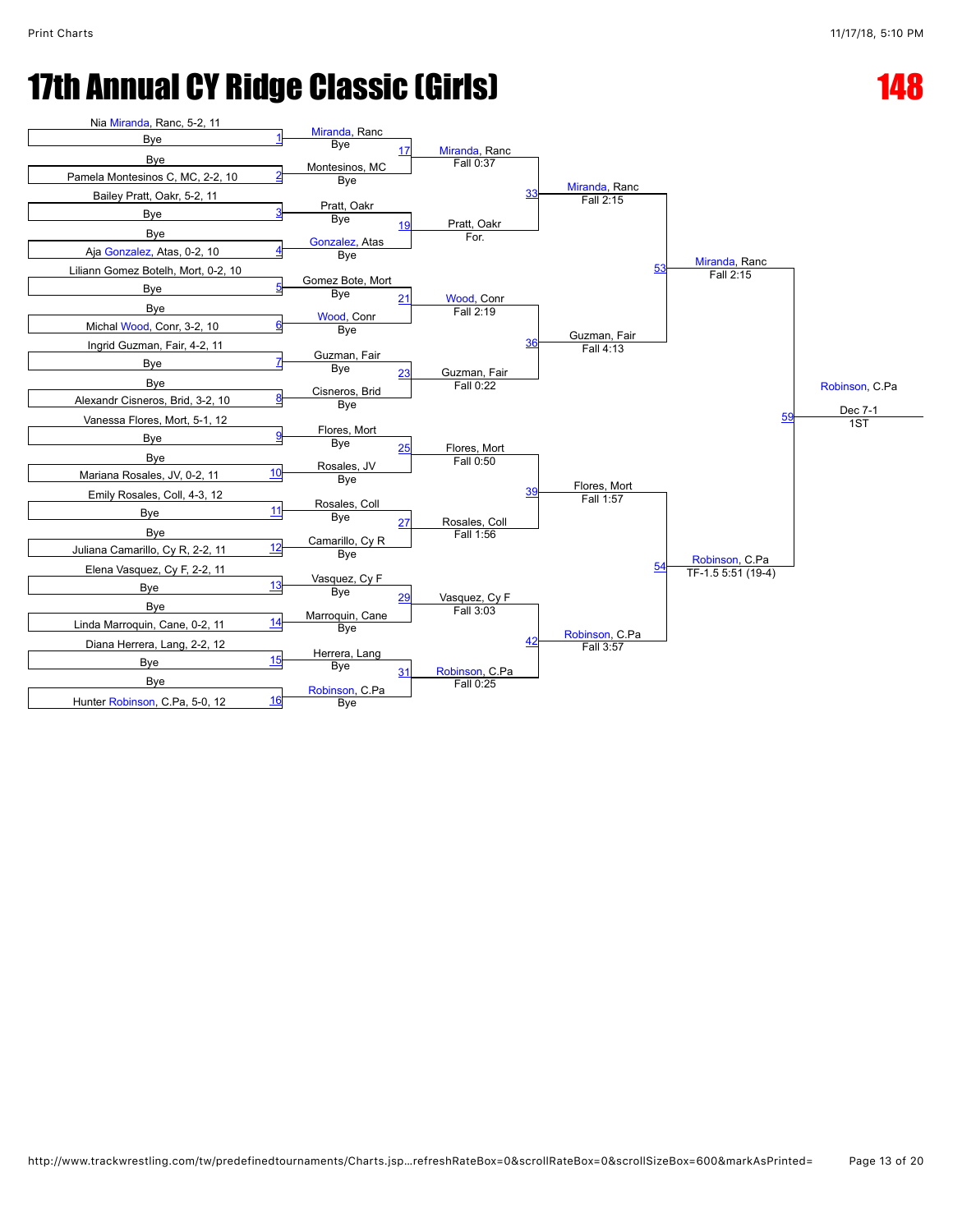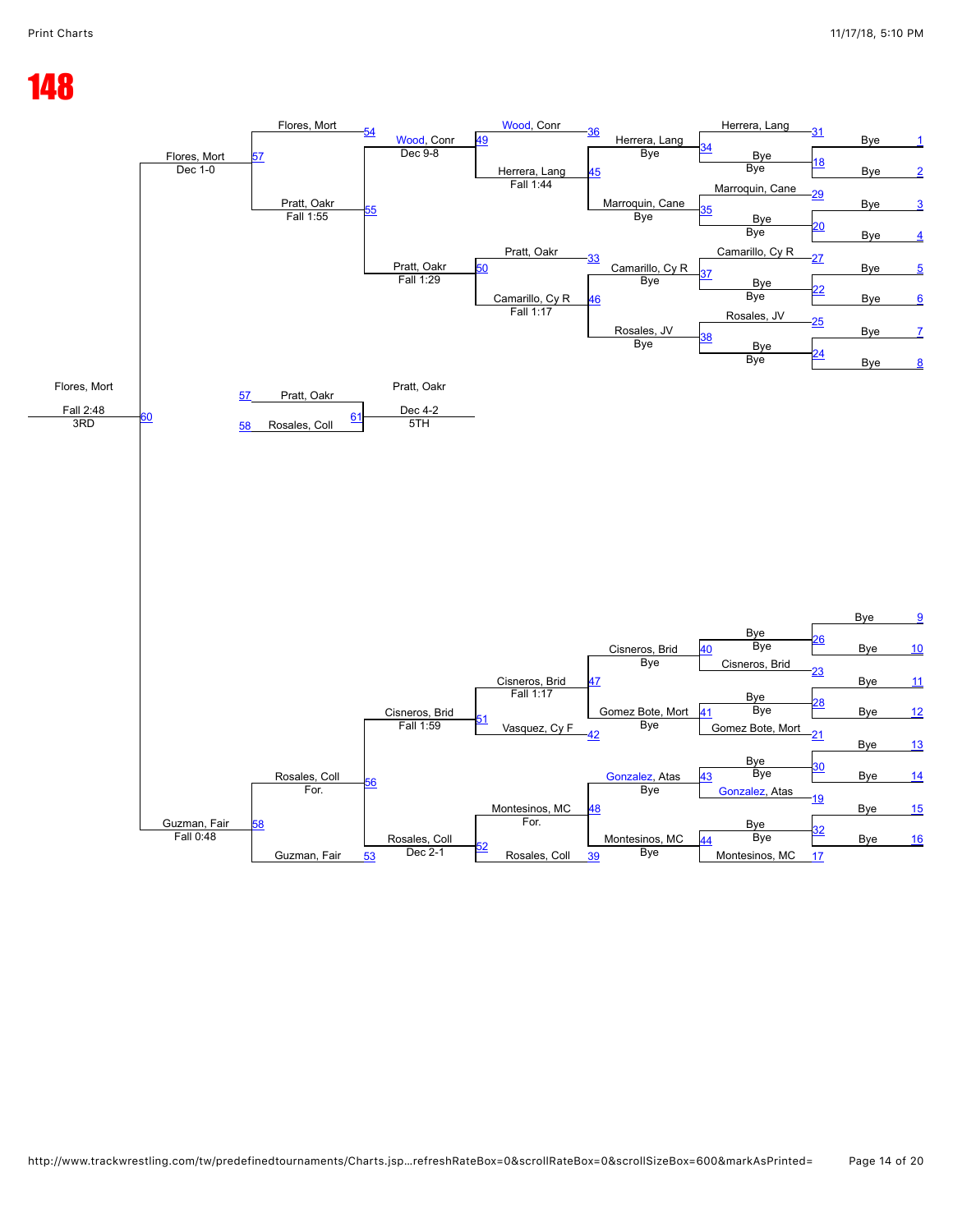#### **17th Annual CY Ridge Classic (Girls)** 17th Annual CY Ridge Classic (Girls)

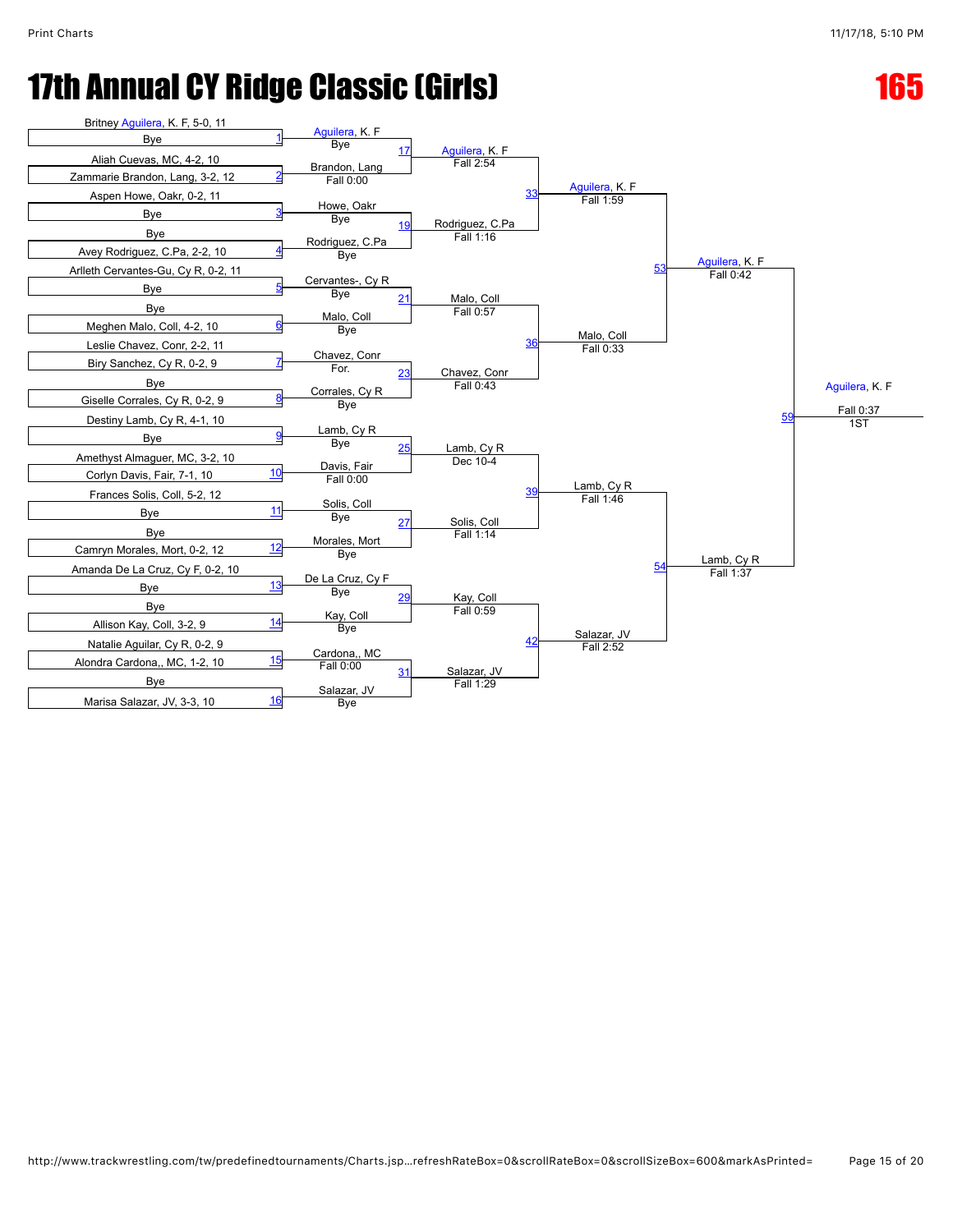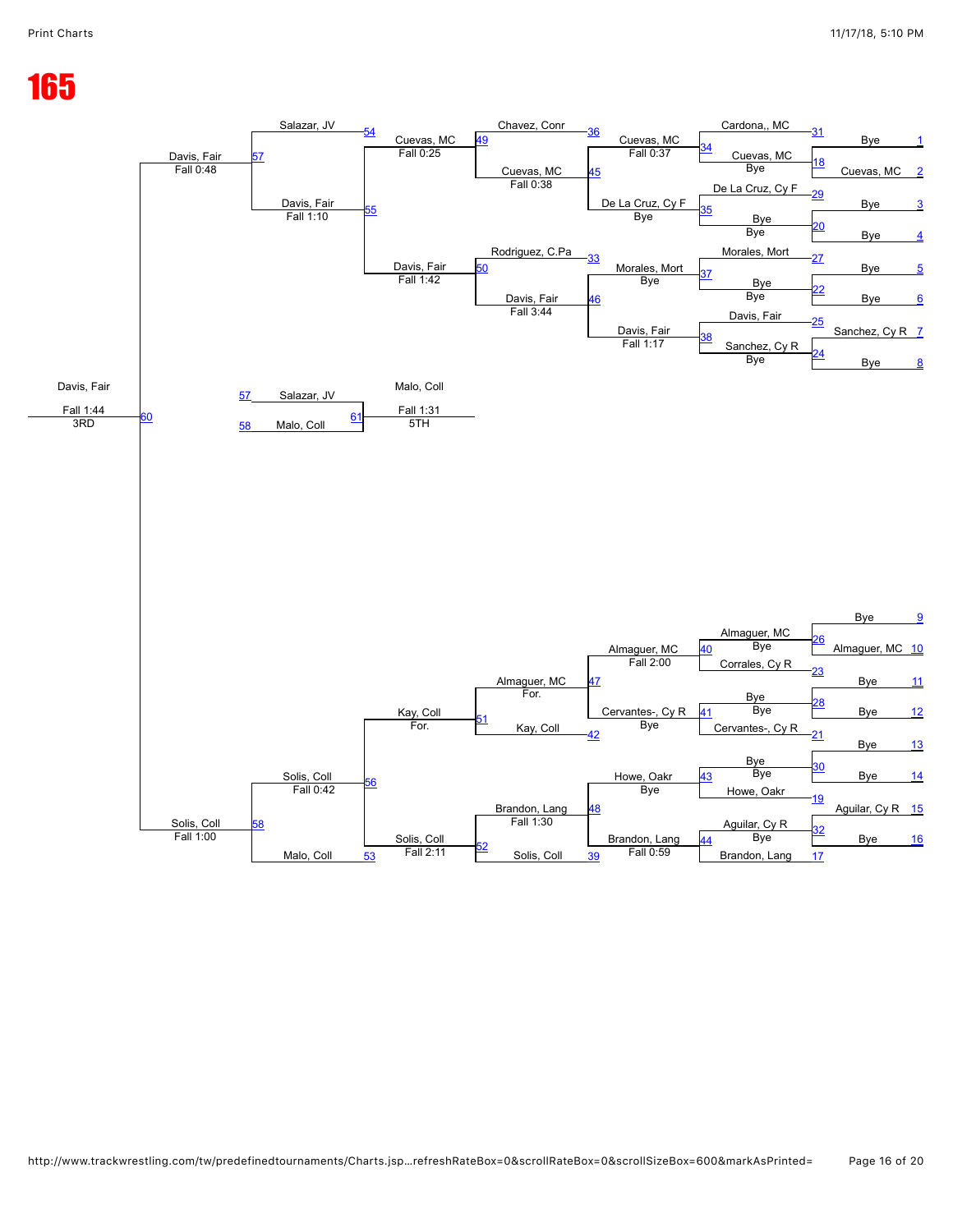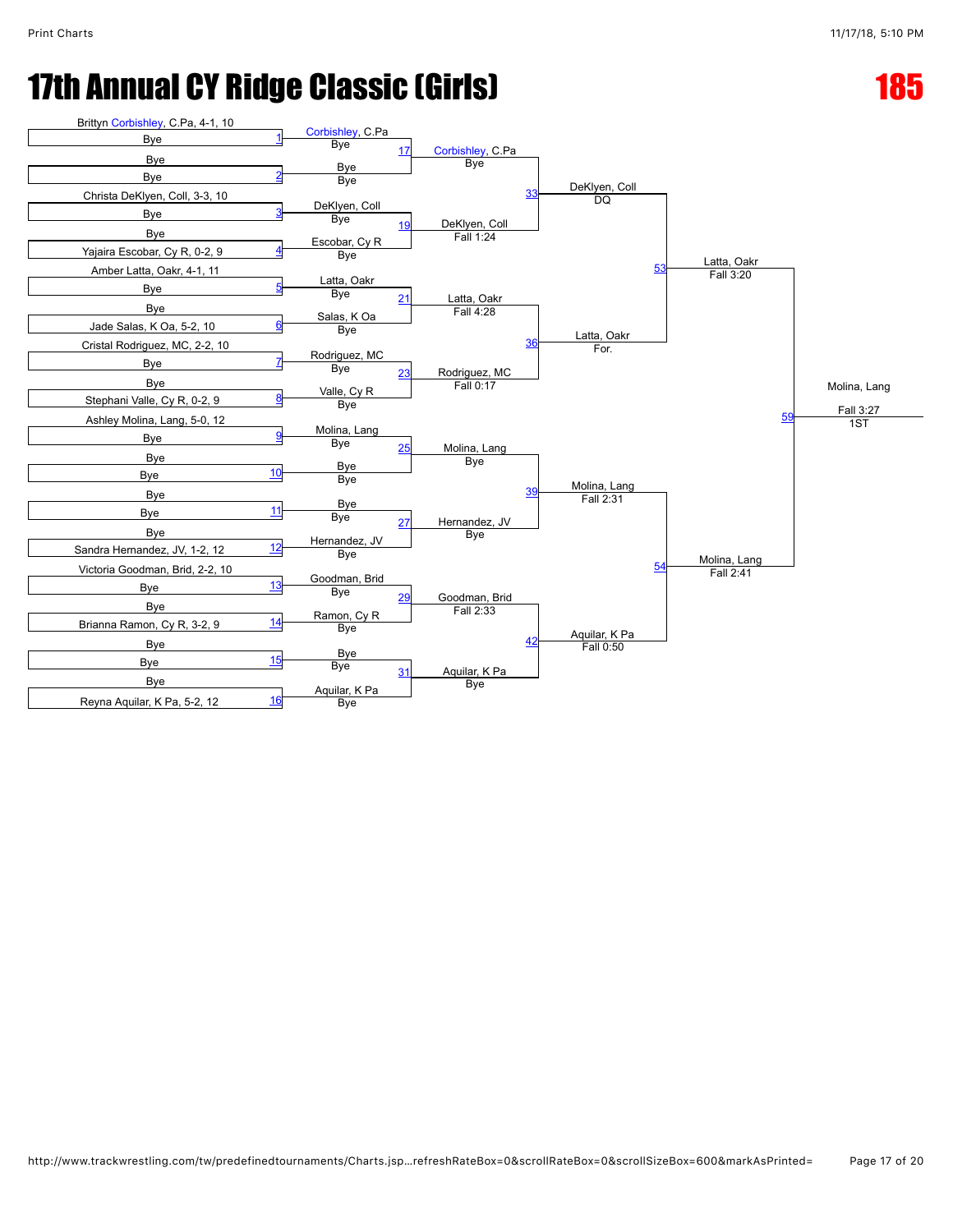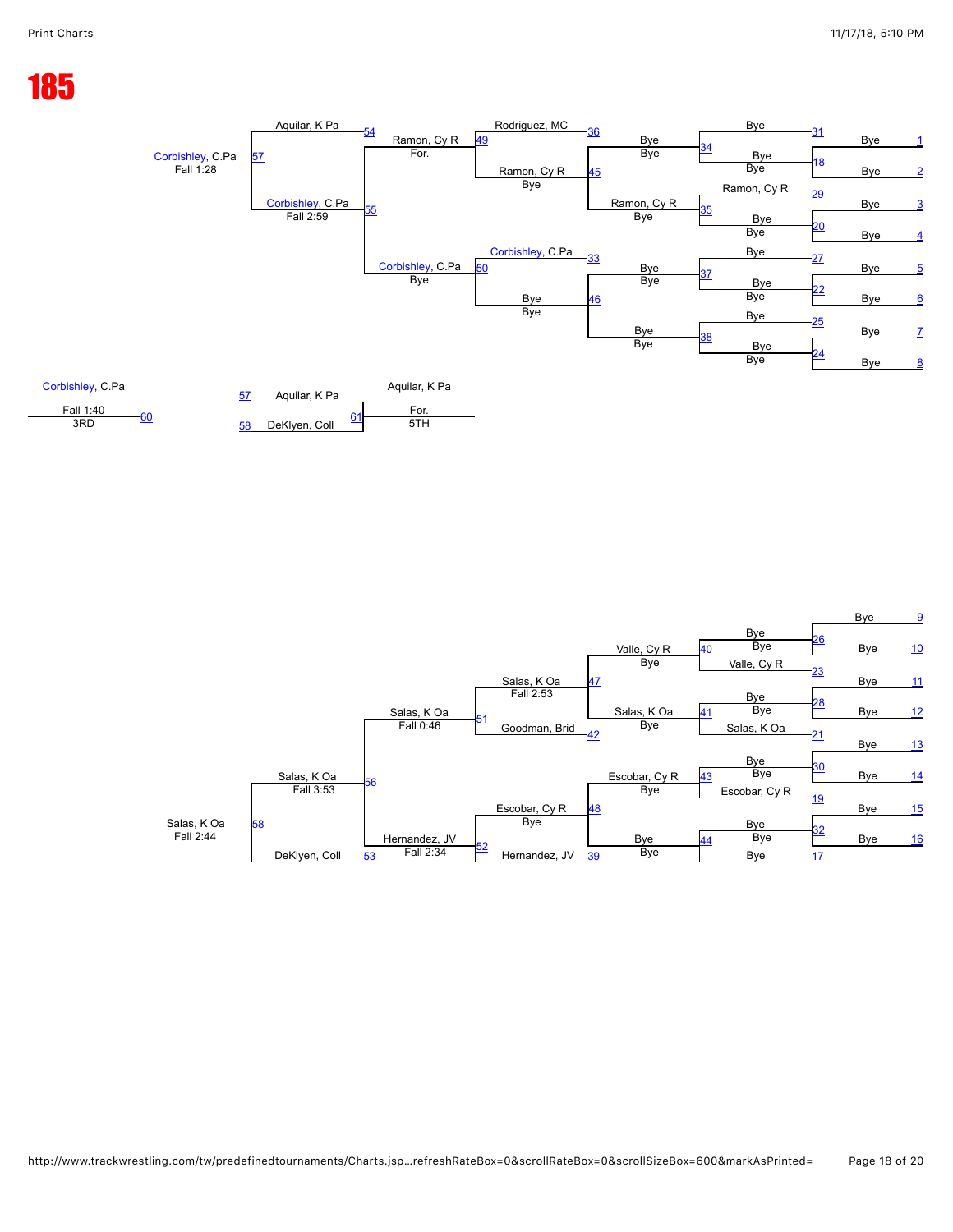